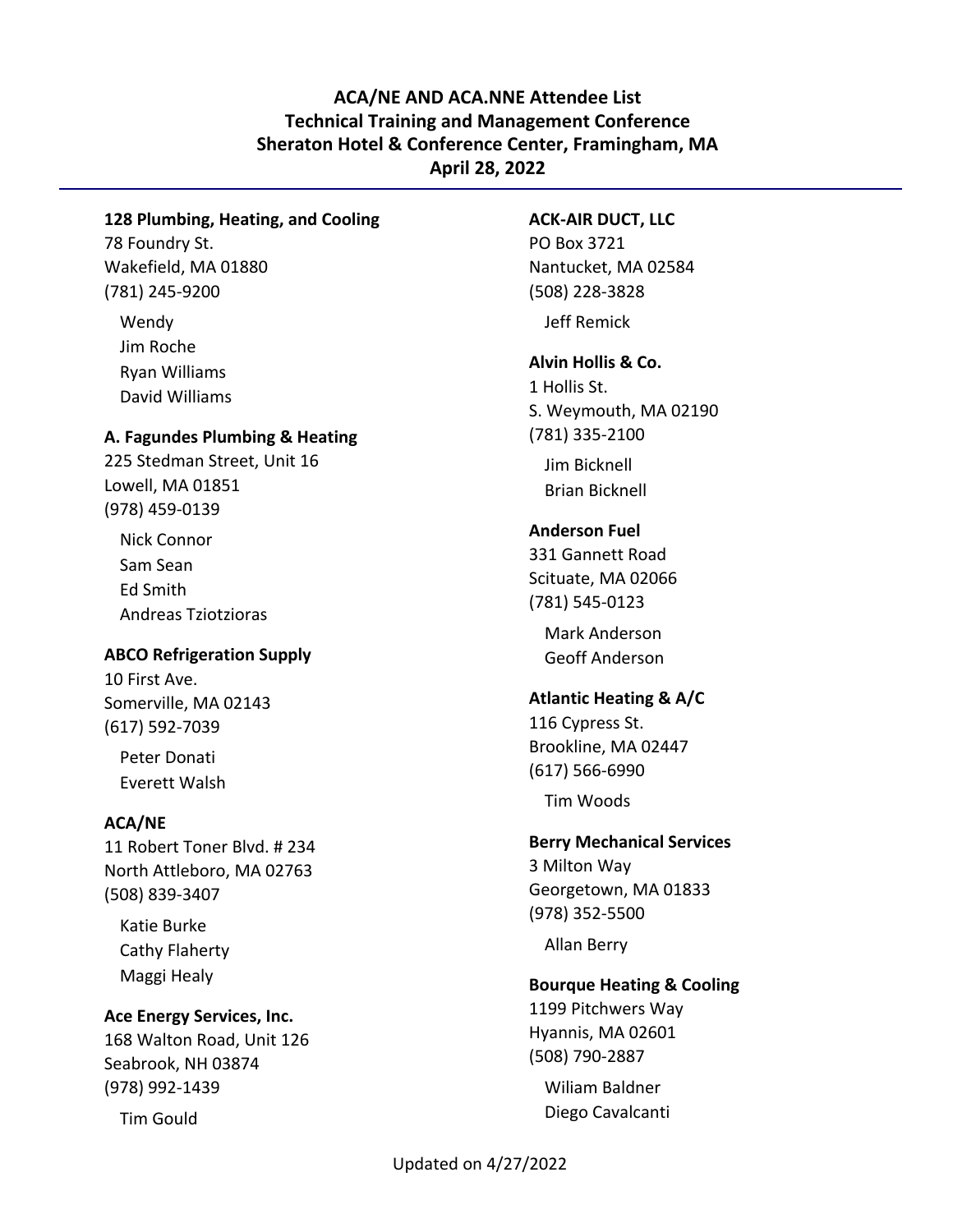## **C & C Temp Control, Inc.**

167 South West Cutoff Worcester, MA 01604 (508) 853-7900

Robert Chase Kristopher Chiancola

## **Carl F. Riedell & Son**

778 Main Street Osterville, MA 02655 (508) 428-6365 Eric Riedell

## **Caron Heating & Cooling Inc.**

510 Lowell St Dracut, MA 01826 (978) 452-2766

Ojany Hurl Cline Gil Deaton Dan Jackman Nate Morrison Josh Primeau Al Prudencio Jonathan Rodriguez

## **Central Cooling & Heating Co.**

9 North Maple St. Woburn, MA 01801 (781) 933-8288

Chris Allen Dan Brown Sean Callahan Douglas Hamilton Rich Lavoie

## **Chaves Heating and AC, Inc.**

15 Bonazzoli Ave. Hudson, MA 01749 (978) 562-5309

Nelson Andrade Andre Chaves Jason Braga Joe Chaves Manny Chaves Jacob Marshall

## **Christie Cooling and Heating**

56 Concord Road Acton, MA 01720 (978) 881-4242

Taylor Christie

# **Concord Heating and Air Conditioning**

29 Damon St Concord, MA 01742 (978) 369-6980

Chris Cannistraro Patrick Raftery

## **Control Point Mechanical**

155 Memorial Drive, Suite D Shrewsbury, MA 01545 (508) 845-4822

Nicholas Lupo

## **Cool Comfort Services**

48 Henry Drive Plymouth, MA 02360 (774) 266-5980

Stephen Lodgre

# **Cranney Home Services**

24 Water St Danvers, MA 01923 (978) 750-6900

Glen Eaton Brian Michaud

## **Daikin**

102 S. Main Street Carrollton, TX 75006 (972) 245-1510

> Tom Moss Nick Slatkavitz

Updated on 4/27/2022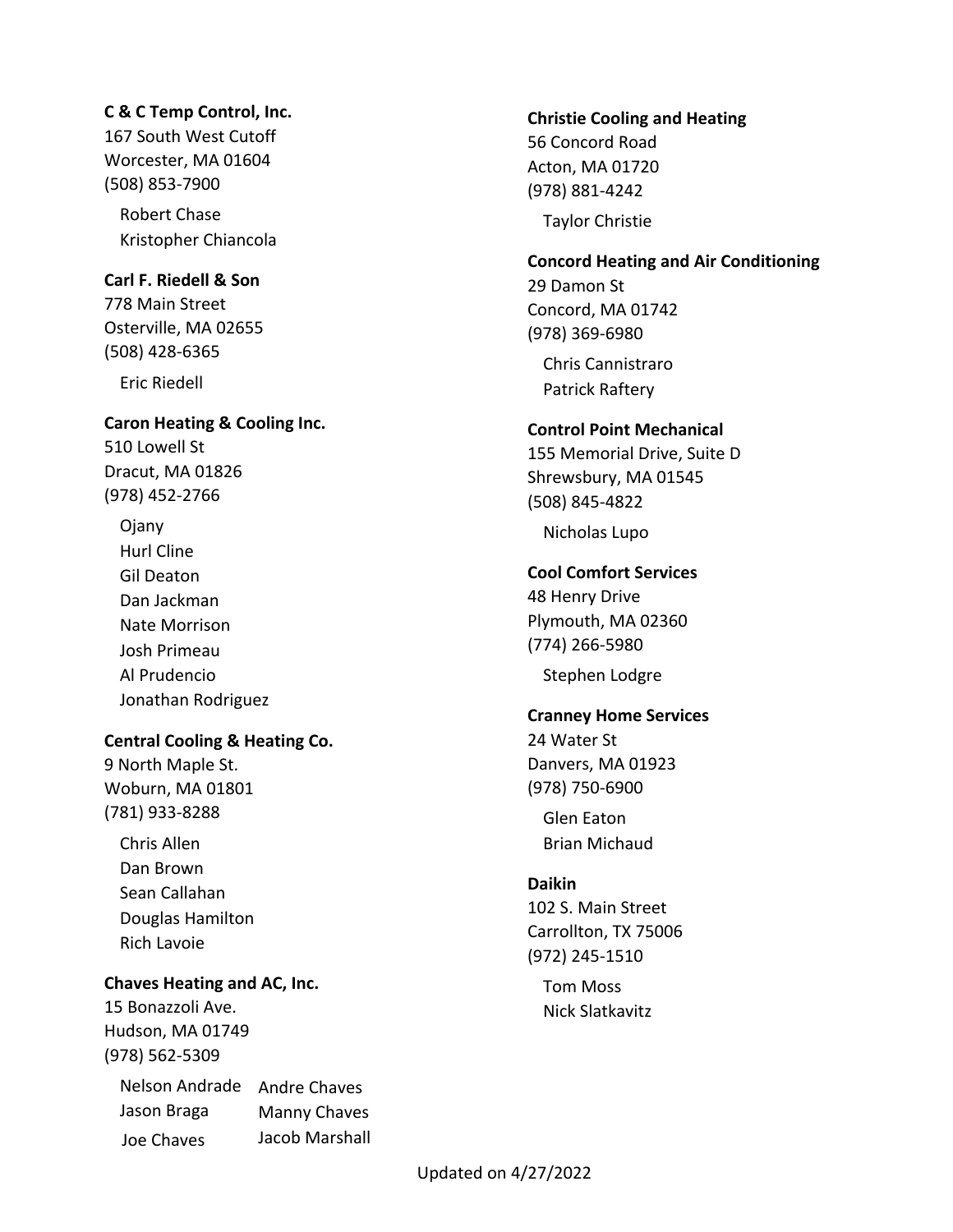#### **Denommee Plumbing**

21 Westech Drive Tyngsboro, MA 01879 (978) 995-3596

Gerard Denommee Diana Ferreira Tim Hulings

#### **EDOS, Manufacturing Reps**

8-B West State St., PO Box 378 Granby, MA 01033 (413) 467-9161

Jonathan Pires Rick Pothier Brad Walsh

#### **Endless Energy New England, Inc.**

184 Cedar Hill Street Marlborough, MA 01752 (508) 357-2354

Chris Boyle David DeLuca Zack LaVoie

## **Evolved Mechanical**

650 Broadway Malden, MA 02148 (781) 324-2560

Jason Moriarty

## **EZ Climate Control**

3 Central Street Berlin, MA 01503 (978) 549-3779

Franco De Paula

# **Federated Insurance**

121 E Park Square Owatonna, MN 55060 (800) 533-0472

Bob Hevener

#### **Green Energy Mechanical**

90 Pleasant Road Suite 8 Randolph, MA 02368 (978) 943-2513

Terry Baccus Joshua Centeio Jonathan Neves

#### **HVAC KING LLC**

113 Riverview Street, APT. 2 BROCKTON, MA 02302 (774) 240-0832

Sheldon Alfred

#### **ICF Resources, LLC**

100 Cambridgepark Drive, # 501 Cambridge, MA 02140 (617) 250-4200

Jason Darrow Ryan Elsmore Steve McNulty

#### **International Code Council**

41 Gumpus Road Niskayuna, NY 12309 888-422-7233

Gary Gauthier William Nash

#### **Jamie Oil Co.**

171 Main St Suite 204 Ashland, Ma 01721 (508) 231-1400

Joshua Carter

## **JB Warranties**

2221 Justin Road, Suite 119 PMB-151 Flower Mound, TX 75028 (855) 742-5522

Don Napier Tim Staniels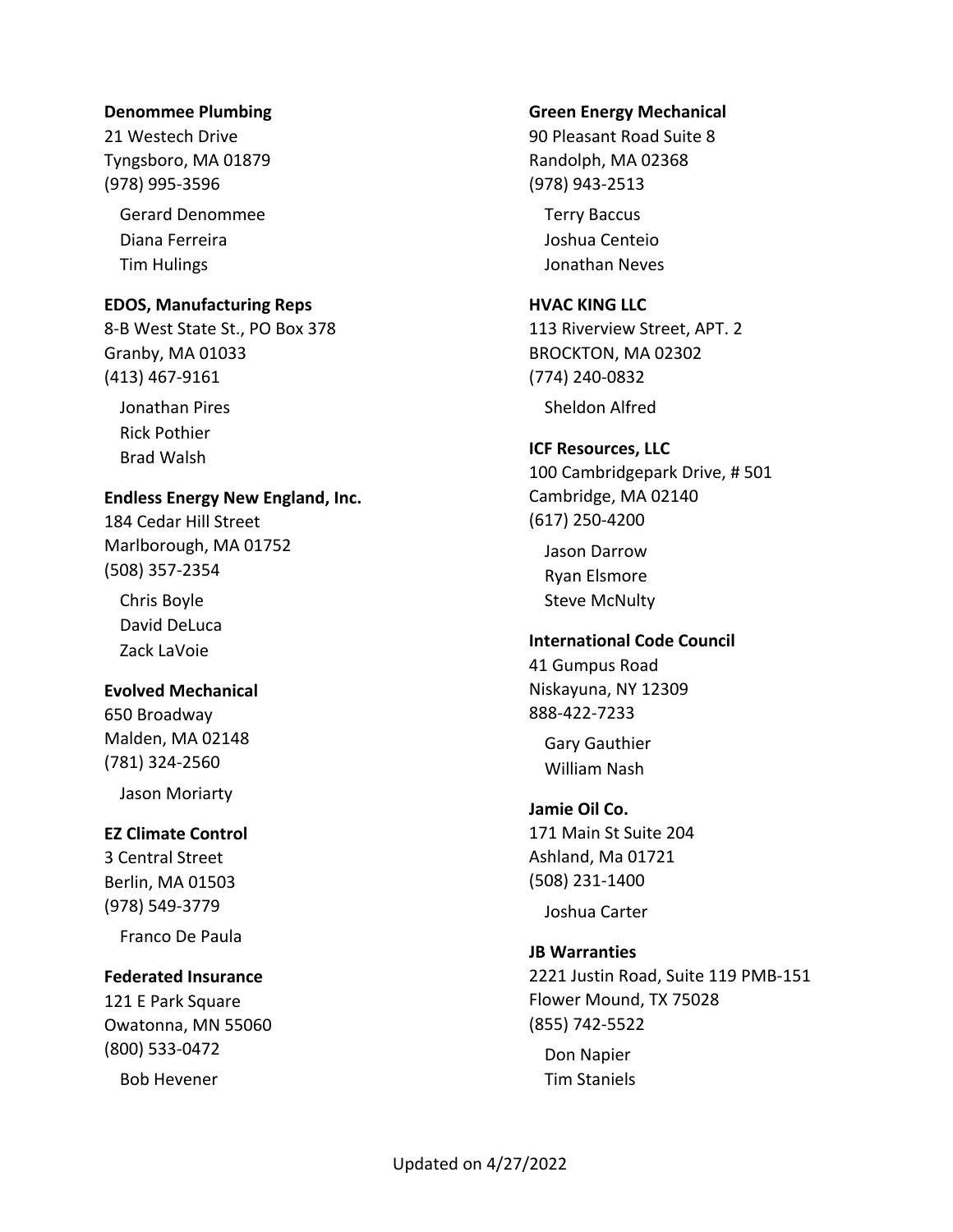#### **Johnstone Supply - The Balsan Group**

195 Thatcher Street Downingtown, PA 19335 (610) 605-4158

Dan Bisson Richard Brownlee Michelle DiEmedio Daryl Lidwin

#### **Karpouzis & Sons Commercial Refigeration**

875 Waverly St. Framingham, MA 01702 (508) 872-2500

George Antonopoulos Joshua Lavallee

#### **Kris Johnson Electrical and Mechanical services**

13 Michael Road Hingham, MA 02043 (617) 968-1667

Brian Fenochietti

## **Lamco Systems**

4 Cummings Rd. Tyngsboro, MA 01879 (978) 649-3868

Chris Hartson Chris Lewis Chris Mailloux

## **McDonald Heating AC and Plumbing**

200 Auburn Street Auburn, MA 01501 (508) 892-9436

Bill Bissonnette Michelle Lamourex Barry Pontbriand, Jr.

# **MeasureQuick**

264 Harding Ct. Loveland, CO 80538 (229) 539-9172 Joe Medosch

## **Mitsubishi Electric Cooling & Heating**

150 Cordaville Road Suite 110 Southborough, MA 01772 (508) 281-4095

Brian Cristman Sean Gallagher Julie Gardner Patty Gillette Chris Morin

#### **Mitsubishi Electric Cooling & Heating - NNE**

150 Cordaville Road Suite 110 Southborough, MA 01772 (617) 621-7500

Roger Willett

## **Nashoba Air & BoilerWorks**

527 Great Road Littleton, MA 01460 (978) 486-0600

Jonathan Santos Mark Wright

## **Nelson Mechanical Design, Inc.**

455 State Road, PMB 264 Vineyard Haven, MA 02568 (508) 572-4886

Nicholas Lucas David Sprague

## **NETTTS - RI**

600 Moshassuck Valley Industrial Highway Pawtucket, RI 02860 (401) 725-1220

Sarah Packer Jonathan Scungio

## Updated on 4/27/2022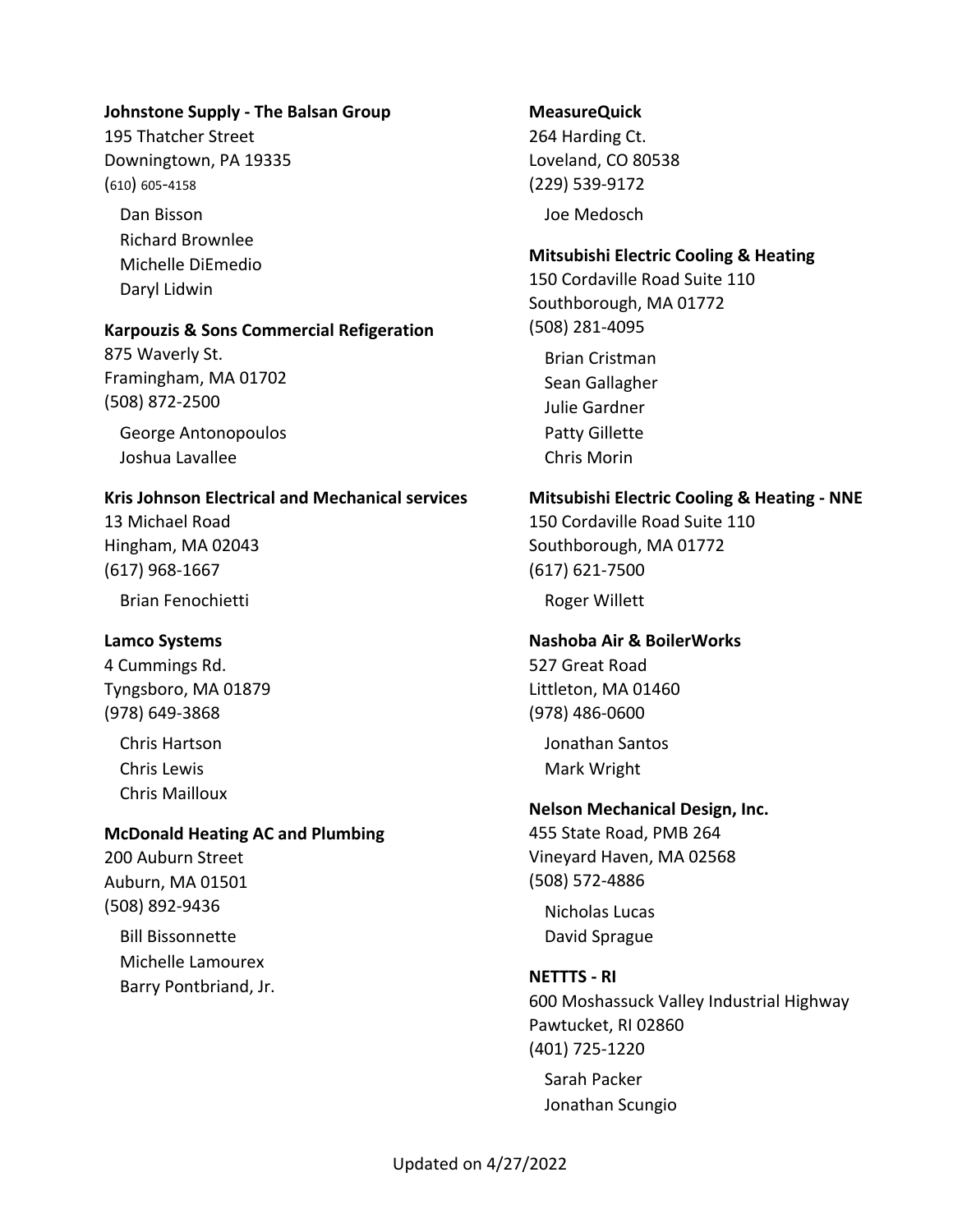## **Obie Comfort Solutions**

82 Herbert Street 1E Framingham, MA 01702 (617) 415-1522

Macgyver Freitas Danilo Oliveira Oberlan Rosa Joao Paulo Silva

**Ocean State Air Solutions, Inc.**

1844 E. Main Rd Portsmouth, RI 02871 (401) 293-0422

Caleb Harnish Aaron Rudd

## **Preferred Air Inc.**

461 Boston Street, Unit A3 Topsfield, MA 01983 (978) 750-8282

Tom Favazza Betty Jo Tremblay

## **RJ McDonald Energy**

71 Worcester Road Barre, MA 01005 (978) 355-6649

John Fronte Christian Marshall Polletta

## **S.G. Torrice Co.**

24 Flagstone Dr Wilmington, MA 01887 (978) 858-8288

Chad Baril Kevin Donaghey James Dorsey Butch Kershaw Jeff Marshall Jill Waters

#### **Service 1st Financial, LLC**

6900 Wisconsin Ave, Suite 200 Bethesda, MD 20815 (888) 342-7005

Jon Carman David Mitchell Tom Towe

#### **Sinclaire Enterprises**

140 South Street, Unit 6 Walpole, MA 02081 (508) 668-8200

John Sinclaire Ben Sinclaire

#### **Superior Comfort, Inc.**

11 Broad Common Rd., Unit A Bristol, RI 02809 (401) 396-9171

Jacob Ledsworth

## **The Gould Company**

1492 Highland Avenue Needham, MA 02492 (617) 429-6045

Peter Gould Rich Wunder

## **The Lynch Company**

P.O. Box 81545 Wellesley, MA 02481 (781) 237-2665 Kevin Blanketship Bill Doiron Ryan Farrell Andy Jong Keith Mason Vin Sarnosky